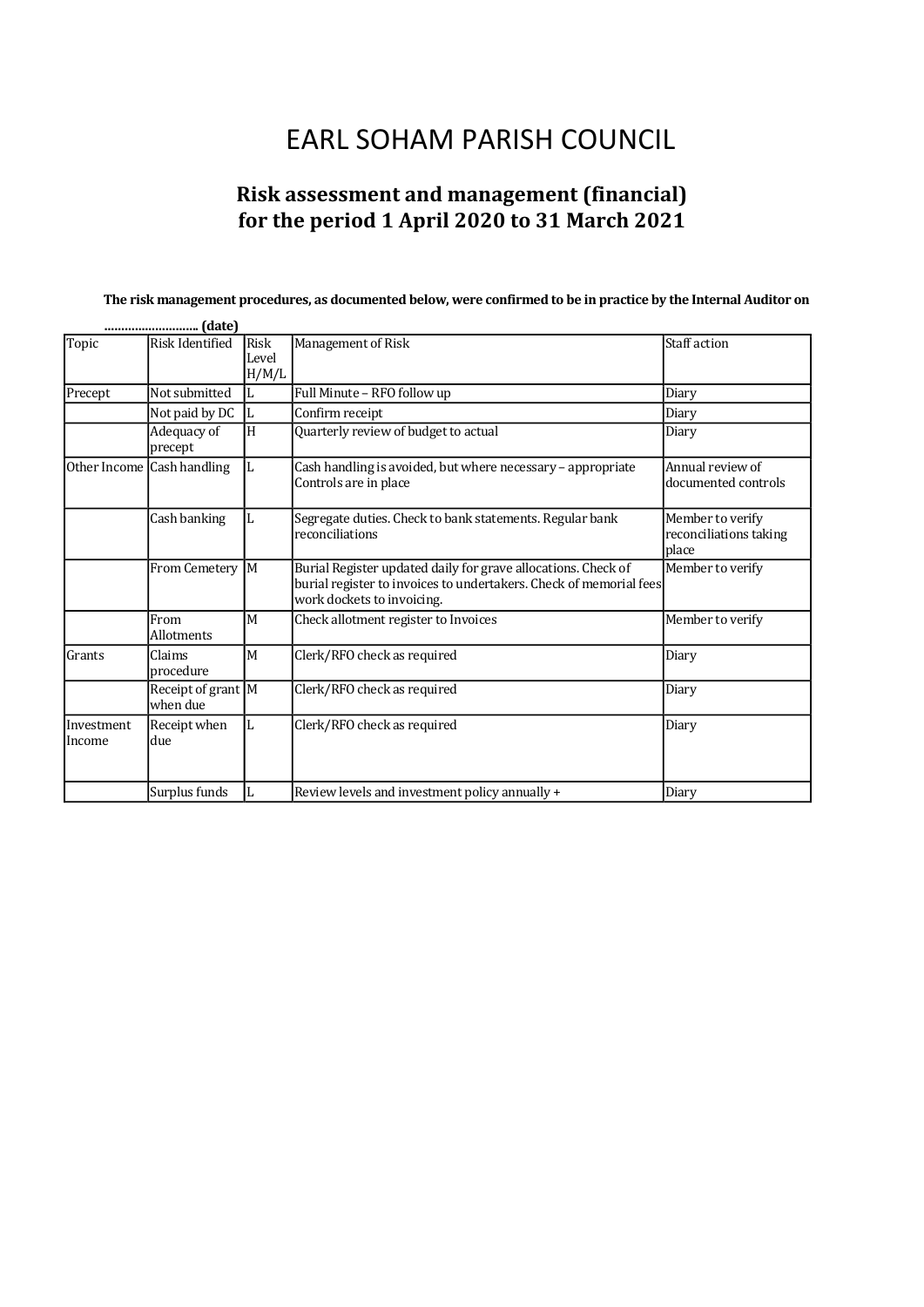## Risk assessment and management (financial) for the period 1 April 2020 to 31 March 2021

| Topic                                 | <b>Risk Identified</b>                                             | Risk<br>Level<br>H/M/L | Management of Risk                                                                   | <b>Staff</b> action                                      |
|---------------------------------------|--------------------------------------------------------------------|------------------------|--------------------------------------------------------------------------------------|----------------------------------------------------------|
| <b>Salaries</b>                       | Wrong salary/hours/rate paid                                       | $\mathbf M$            | Check salary to minute, check hours<br>and rate to contract                          | Member to verify                                         |
|                                       | Wrong deductions - NI and<br>Income tax                            | M                      | <b>Check to PAYE Calculations</b>                                                    | Member to verify                                         |
|                                       | Self employed status challenged                                    | M                      | Agree with Inland Revenue self<br>employed status                                    | Obtain letter from<br>Inland Revenue and<br>keep on file |
| Direct Costs and<br>overhead expenses | Goods not supplied to Council                                      | M                      | Follow up on all orders                                                              | Approval check                                           |
|                                       | Invoice incorrectly calculated or<br>recorded                      | L                      | Check arithmetic on invoices and<br>perform bank reconciliations on<br>monthly basis | Member to verify                                         |
|                                       | Cheque payable is excessive or to<br>wrong party                   | M                      | Signatory initials Stub & Voucher                                                    | Approval check                                           |
| Grants & support                      | No power to pay or no evidence of M<br>agreement of Council to pay |                        | Minute council agreement with the<br>power used to authorize payment                 | Member verify                                            |
|                                       | Conditions agreed                                                  | L                      | Agree and document any reasonable<br>conditions                                      | RFO check                                                |
| <b>Election Costs</b>                 | Invoice at agreed rate                                             | L                      | RFO check and consider budget                                                        | RFO verify                                               |